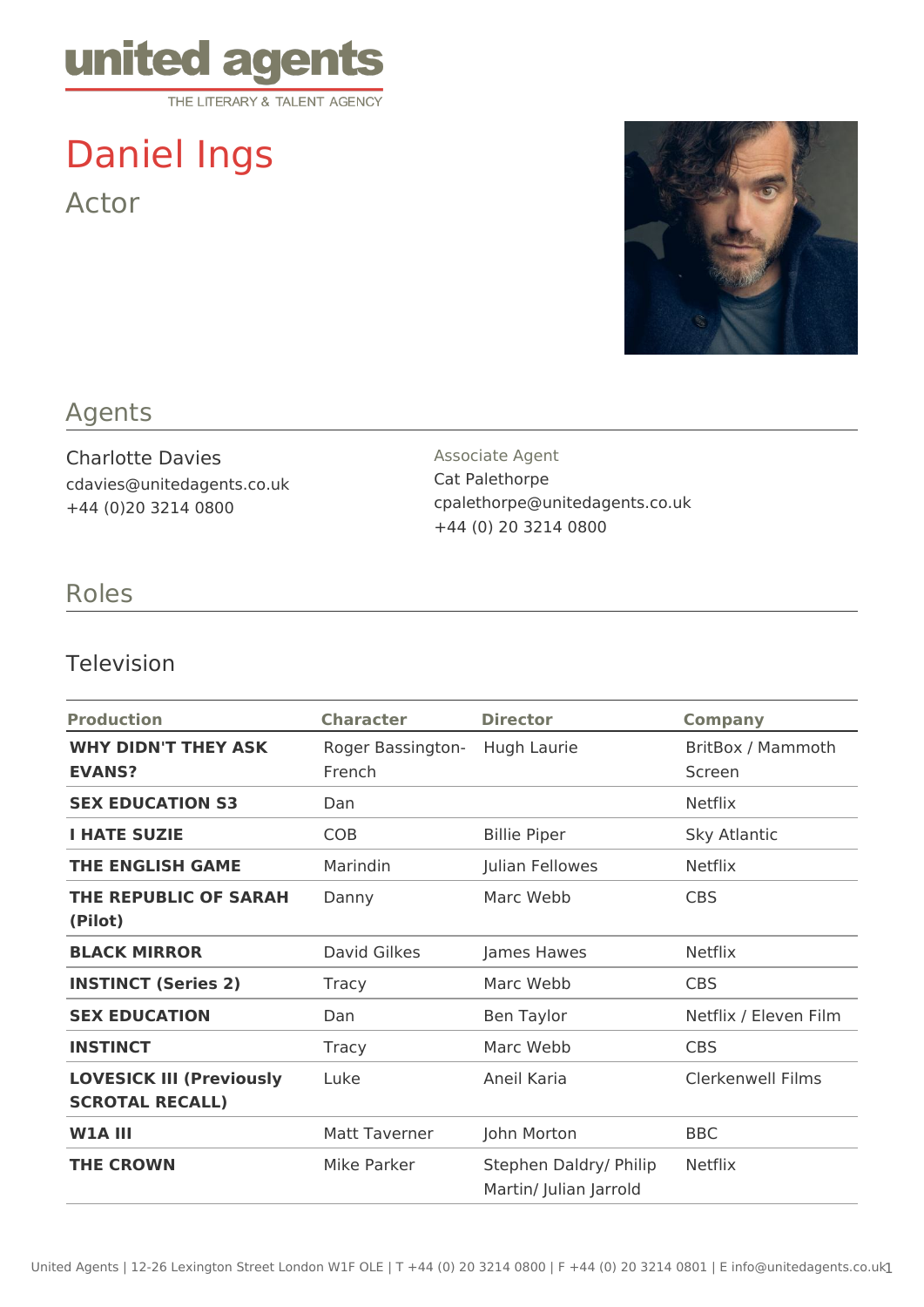| <b>Production</b>                                        | <b>Character</b>      | <b>Director</b>                     | <b>Company</b>                        |
|----------------------------------------------------------|-----------------------|-------------------------------------|---------------------------------------|
| <b>LOVESICK II (Previously</b><br><b>SCROTAL RECALL)</b> | Luke                  | Elliott Hegarty/ Gordon<br>Anderson | Clerkenwell Films /<br><b>Netflix</b> |
| <b>AGATHA RAISIN</b>                                     | Paul Bladen           | Roberto Bangura                     | Mammoth Screen                        |
| <b>VERA</b>                                              | Simon                 | Marek Losey                         | <b>ITV Studios</b>                    |
| <b>W1A II</b>                                            | <b>Matt Taverner</b>  | John Morton                         | <b>BBC</b>                            |
| YOU, ME AND THEM                                         | Conor                 | Ben Gosling- Fuller                 | <b>Hat Trick</b>                      |
| <b>LOVESICK (Previously</b><br><b>SCROTAL RECALL)</b>    | Luke                  | Various                             | Clerkenwell Films/<br>Channel 4       |
| <b>MOUNT PLEASANT</b>                                    | Robbie                | Ian Barnes/ Dermot<br>Boyd          | <b>Tiger Aspect</b><br>Productions    |
| <b>GIVE OUT GIRLS</b>                                    | Edward                | <b>Chloe Thomas</b>                 | <b>Big Talk</b>                       |
| <b>W1A</b>                                               | Matt Taverner         | John Morton                         | <b>BBC</b>                            |
| <b>UNCLE</b>                                             | Rex                   | Oliver Refson                       | Babycow                               |
| <b>ENDEAVOUR</b>                                         | <b>Terrence Black</b> | Guiseppe Capotondi                  | <b>Mammoth Screen</b>                 |
| <b>MEDICS</b>                                            | Minge                 | Dominic brigstocke                  | <b>Clerkenwell Films</b>              |
| <b>SCROTAL RECALL (Pilot)</b>                            | Luke                  | Jonathan Van Tulleken               | <b>Clerkenwell Films</b>              |
| <b>WATSON AND OLIVER</b>                                 | Harry                 | Simon Gibney                        | <b>BBC</b>                            |
| <b>LITTLE CRACKERS</b>                                   | Dan                   | Joanna Lumley                       | <b>Tiger Aspect</b>                   |
| <b>PETE VERSUS LIFE (series</b><br>2)                    | Jake                  | <b>Becky Martin</b>                 | Objective<br>Productions              |
| <b>THE CAFE</b>                                          | John                  | Craig Cash                          | Jellylegs Productions                 |
| <b>PSYCHOVILLE (series 2)</b>                            | Kelvin                | Matt Lipsey                         | <b>BBC</b>                            |
| <b>PEEP SHOW (series 7)</b>                              | Doctor                | <b>Becky Martin</b>                 | Objective<br>Productions              |
| <b>PSYCHOVILLE HALLOWEEN</b><br><b>SPECIAL</b>           | Kelvin                | Matt Lipsey                         | <b>BBC</b>                            |
| <b>PETE VERSUS LIFE</b>                                  | Jake                  | <b>Becky Martin</b>                 | Objective<br>Productions              |

## Film

| <b>Production</b>                                            | <b>Character</b> | <b>Director</b> | <b>Company</b>                     |
|--------------------------------------------------------------|------------------|-----------------|------------------------------------|
| <b>EDDIE THE EAGLE</b>                                       | Zach             | Dexter Fletcher | 20th Century Fox                   |
| <b>JACK RYAN</b>                                             | Nick             |                 | Kenneth Branagh Paramount Pictures |
| <b>PIRATES OF THE CARIBBEAN: ON</b><br><b>STRANGER TIDES</b> | The Guard        | Rob Marshall    | <b>Walt Disney Pictures</b>        |